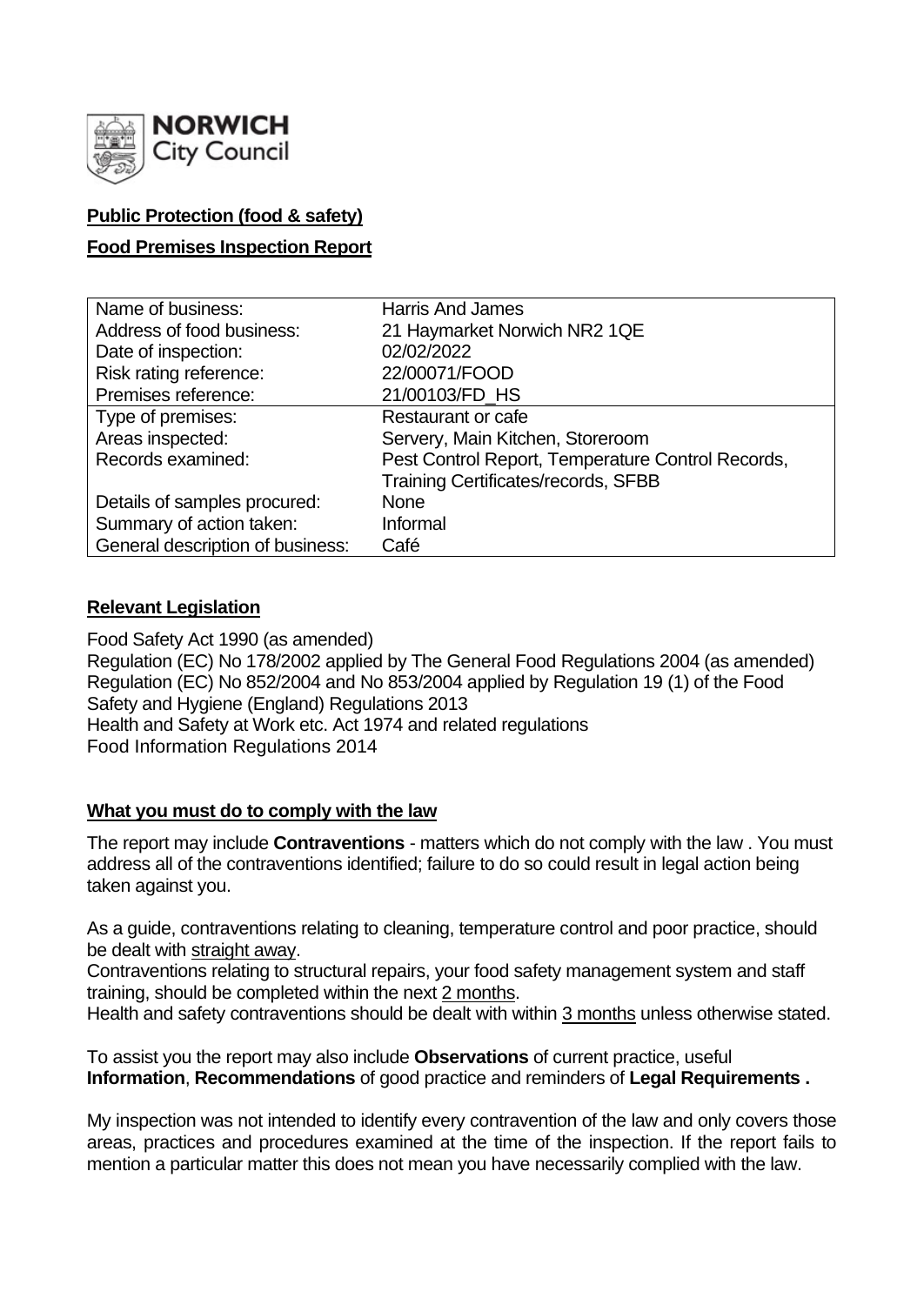# **FOOD SAFETY**

### **How we calculate your Food Hygiene Rating:**

The food safety section has been divided into the three areas which you are scored against for the hygiene rating: 1. food hygiene and safety procedures, 2. structural requirements and 3. confidence in management/control procedures. Each section begins with a summary of what was observed and the score you have been given. Details of how these scores combine to produce your overall food hygiene rating are shown in the table.

| <b>Compliance Area</b>                     |          |    |           | <b>You Score</b> |               |    |           |    |                 |  |
|--------------------------------------------|----------|----|-----------|------------------|---------------|----|-----------|----|-----------------|--|
| <b>Food Hygiene and Safety</b>             |          |    |           | 0                | 5             | 10 | 15        | 20 | 25              |  |
| <b>Structure and Cleaning</b>              |          |    |           | 0                | 5             | 10 | 15        | 20 | 25              |  |
| Confidence in management & control systems |          |    |           | 0                | 5.            | 10 | 15        | 20 | 30 <sub>1</sub> |  |
|                                            |          |    |           |                  |               |    |           |    |                 |  |
| <b>Your Total score</b>                    | $0 - 15$ | 20 | $25 - 30$ |                  | $35 - 40$     |    | $45 - 50$ |    | $>$ 50.         |  |
| <b>Your Worst score</b>                    | 5        | 10 | 10        |                  | 15            |    | 20        |    |                 |  |
|                                            |          |    |           |                  |               |    |           |    |                 |  |
| <b>Your Rating is</b>                      | 5        |    |           | 3                | $\mathcal{P}$ |    |           |    | $\Omega$        |  |

Your Food Hygiene Rating is 4 - a good standard



# **1. Food Hygiene and Safety**

Food hygiene standards are high. You demonstrated a very good standard of compliance with legal requirements. You have safe food handling practices and procedures and all the necessary control measures to prevent cross-contamination are in place. Some minor contraventions require your attention. **(Score 5)**

Contamination risks

**Contravention** The following exposed food to the general risk of cross-contamination with bacteria or allergens or its physical contamination with dirt, foreign objects or chemicals:

• uncovered ice cream in walk-in freezer

**Legal requirement** At all stages of production, processing and distribution, food must be protected from any contamination likely to render it unfit for human consumption, injurious to health or contaminated in such a way that it would be unreasonable to expect it to be consumed in that state.

**Recommendation** I recommend that tongs and ice cream paddles go through the dishwasher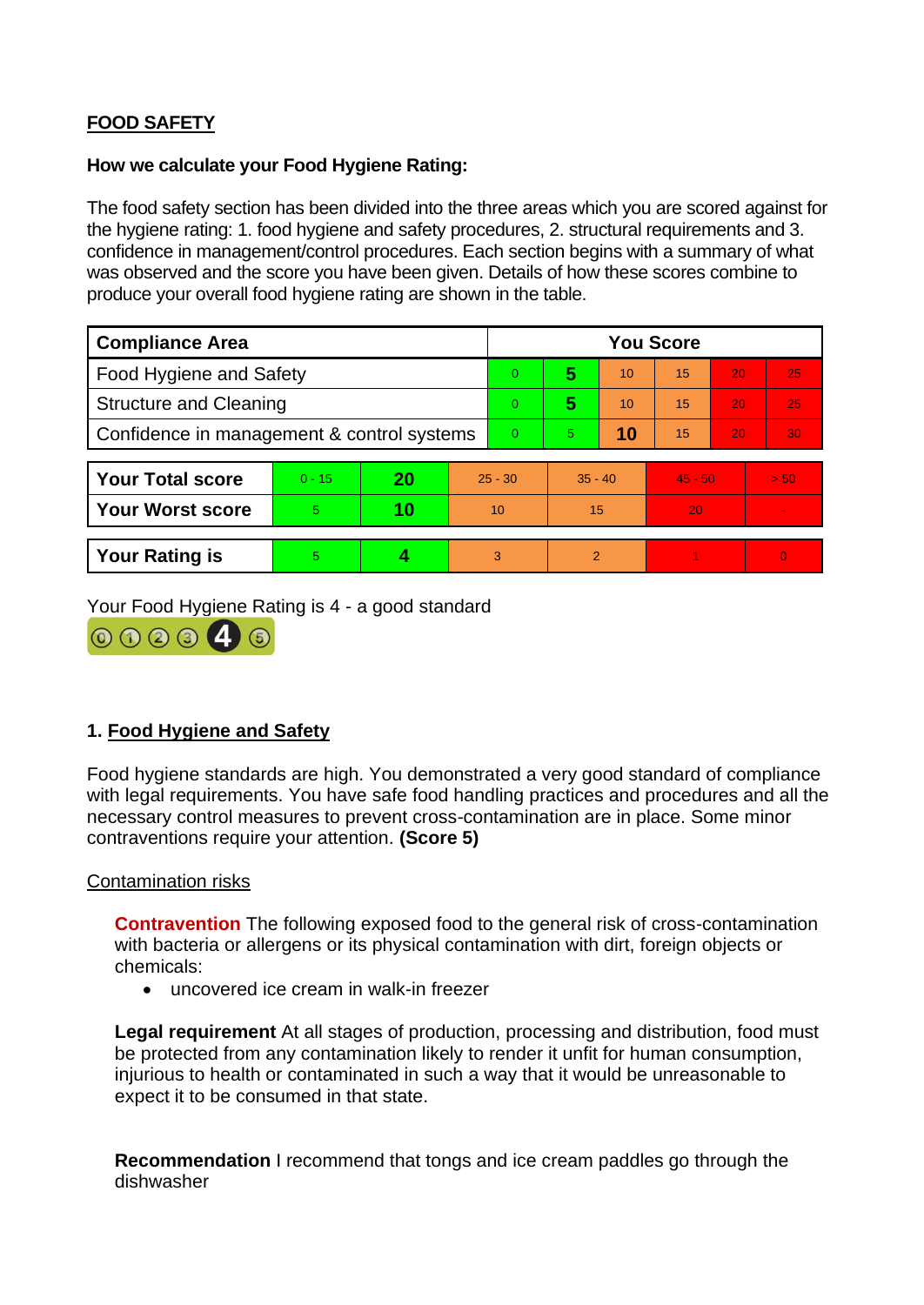## Personal Hygiene

**Contravention** The following are examples of poor personal hygiene or where it was made difficult for food handlers to maintain sufficiently high standards of personal cleanliness:

- staff were not wearing suitable protective clothing
- food handlers were wearing jewellery
- food handlers were wearing watches

**Legal Requirement** All persons in food handling areas must wear suitable, clean, and where appropriate protective clothing.

#### Temperature Control

**Observation** I was pleased to see you were able to limit bacterial growth and/or survival by applying appropriate temperature controls at points critical to food safety and that you were monitoring temperatures.

#### Unfit food

**Recommendation** You should have a system to identify when open or prepared foods need to be used by or discarded, to ensure the food is fit for consumption. I recommend you apply labels which give a date that is 2 days after the day of production e.g. if food is opened on Monday it should be used by the end of Wednesday (an exception is rice which should not be kept longer than 24 hours)

## **2. Structure and Cleaning**

The structure facilities and standard of cleaning and maintenance are all of a good standard and only minor repairs and/or improvements are required. Pest control and waste disposal provisions are adequate. The minor contraventions require your attention. **(Score 5)**

#### Cleaning of Structure

**Contravention** The following items were dirty and require more frequent and thorough cleaning:

- floor/wall junctions
- around equipment feet
- behind and under equipment

**Contravention** The following structural items could not be effectively cleaned and must be covered or made non-absorbent: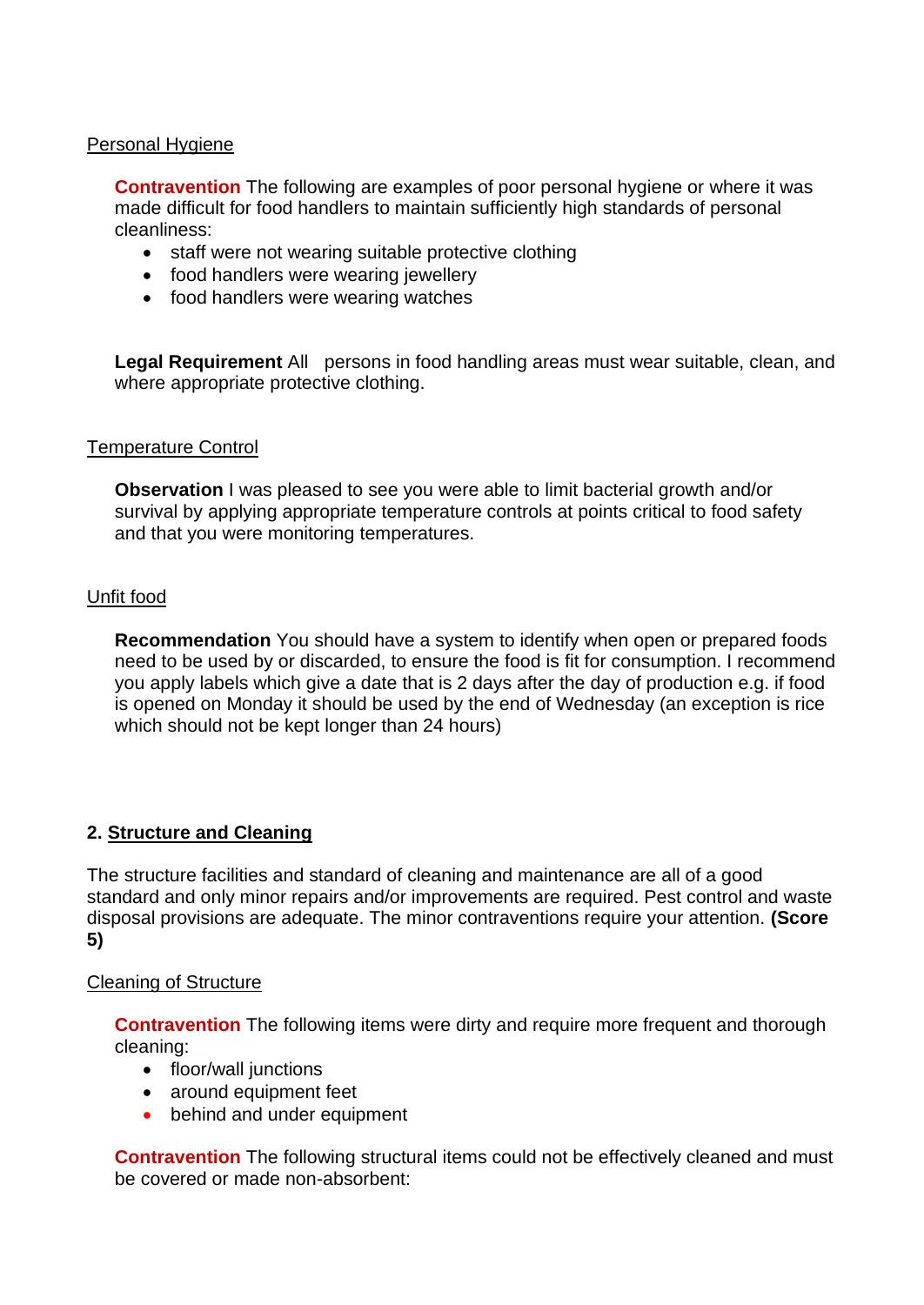### • exposed area(s) of bare and unfinished brickwork on walls Cleaning of Equipment and Food Contact Surfaces

**Contravention** The following items are dirty and must be cleaned::

- fridge and freezer seals
- container storing flour
- interior to dishwasher

## Cleaning Chemicals / Materials / Equipment and Methods

**Observation** I was pleased to see that your cleaning materials, methods and equipment were able to minimise the spread of harmful bacteria between surfaces.

**Information** Cardboard cannot be properly cleaned. Do not use it to cover the floor/ shelves of work surfaces in food rooms

### Facilities and Structural provision

**Observation** I was pleased to see the premises had been well maintained and that adequate facilities had been provided.

## Pest Control

**Observation** I was pleased to see that the premises was proofed against the entry of pests and that pest control procedures were in place.

**Observation** You have a pest control contract in place and there is no evidence of pest activity on the premises.

## **3. Confidence in Management**

There are generally satisfactory food safety controls in place although there is evidence of some non-compliance with the law. The contraventions require your attention; although not critical to food safety they may become so if not addressed. **(Score 10)**

## Type of Food Safety Management System Required

**Observation** You were monitoring (and recording) the temperatures of your fridges and freezers as well as the temperature of cooked/hot-held food and could demonstrate effective systems for controlling bacterial growth and survival.